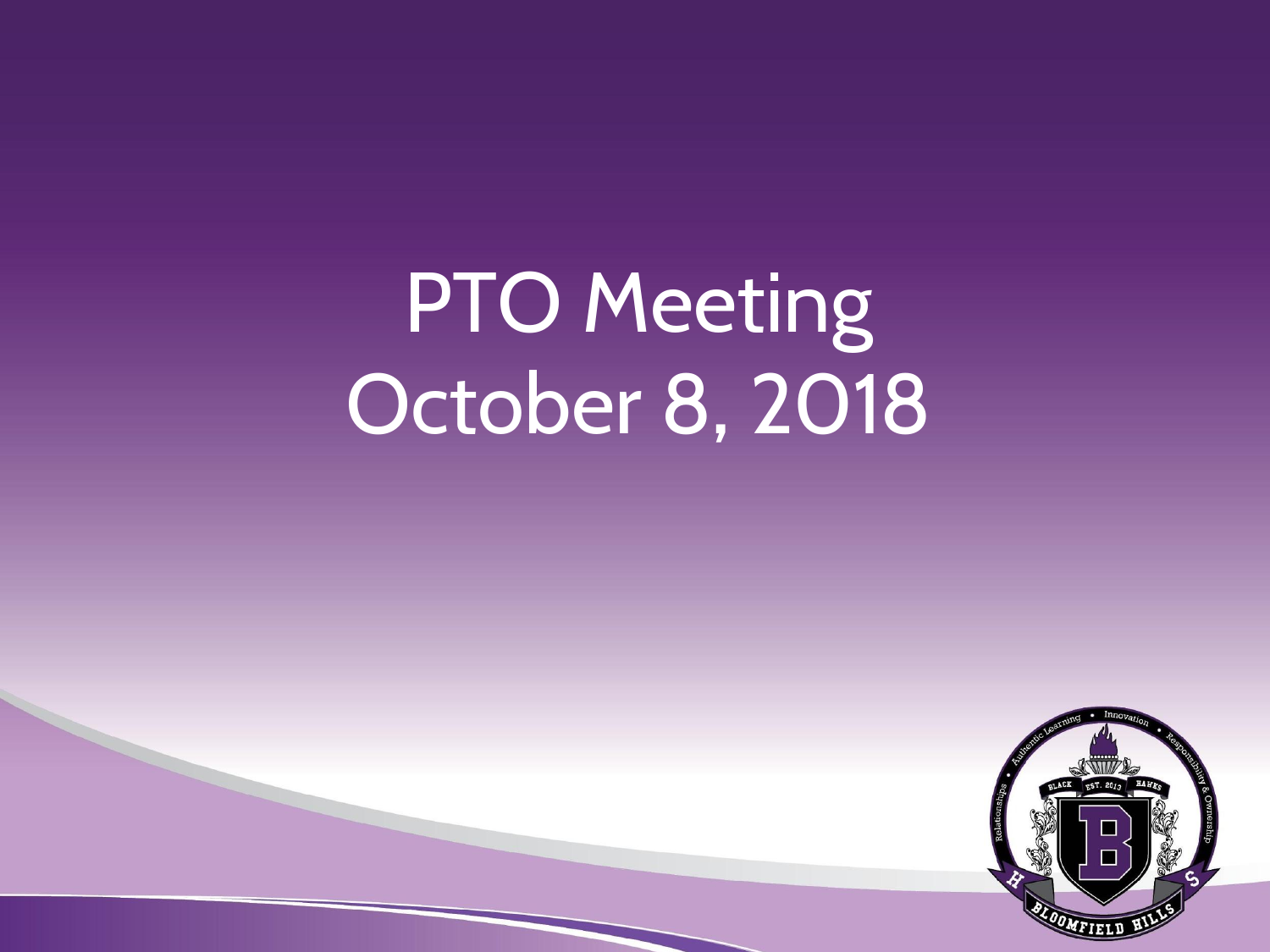## Events

College Night Tonight!

- 6:00 p.m.-7:30 p.m. in the main gym
- Over [100](https://www.bloomfield.org/uploaded/schools/BHHS/news/2018-19/2018_BHHS_College_Night_List.pdf) colleges and universities will be present!
- Special sessions by U of M and MSU
- NCAA informational session as well.

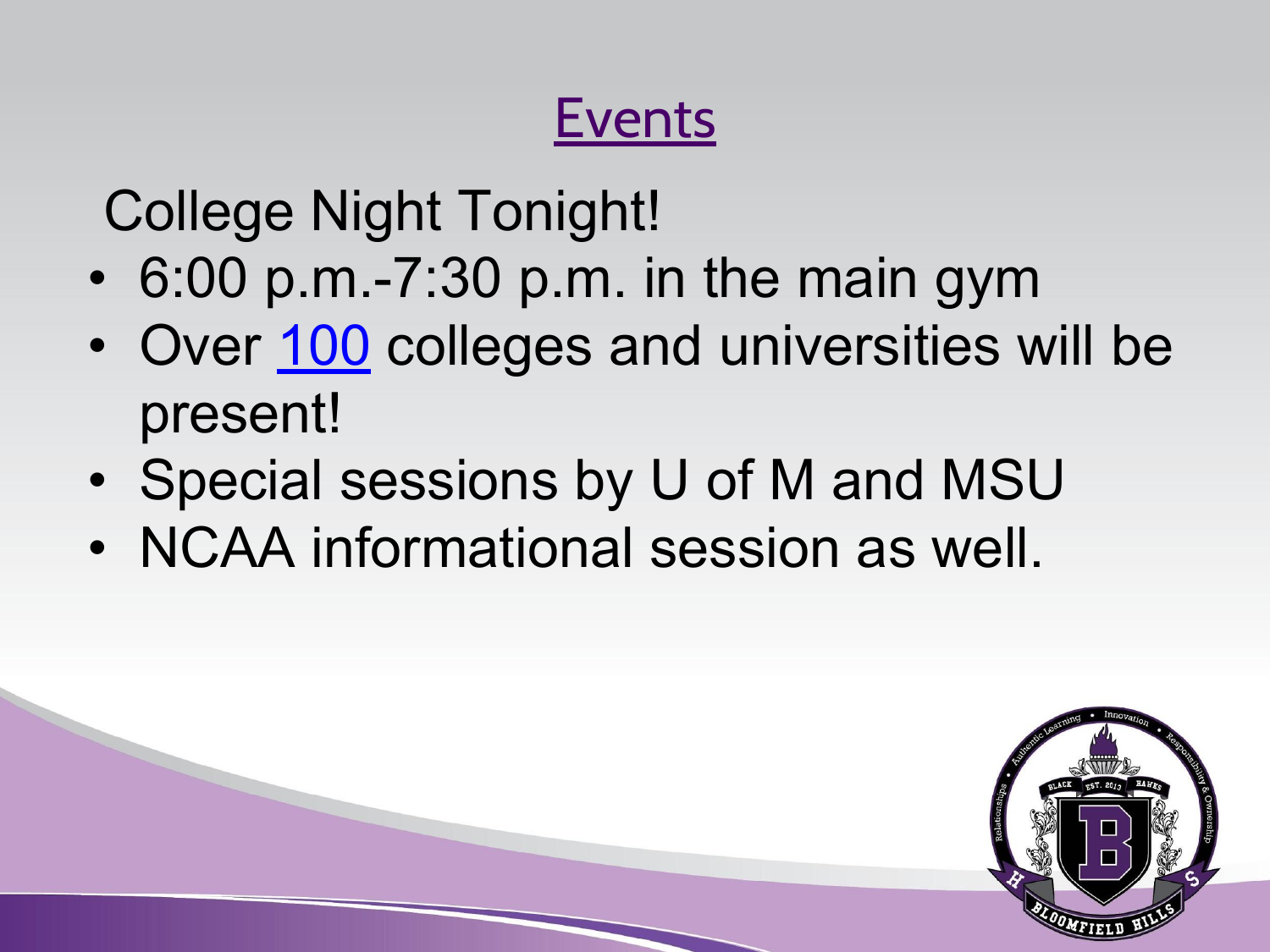#### **Events**

PSAT/NMSQT on Wednesday, October 10

- Juniors only (7:30 a.m.-11:28 a.m.)
- Testing locations will be posted in the main commons.
- Regular school day for other three grades

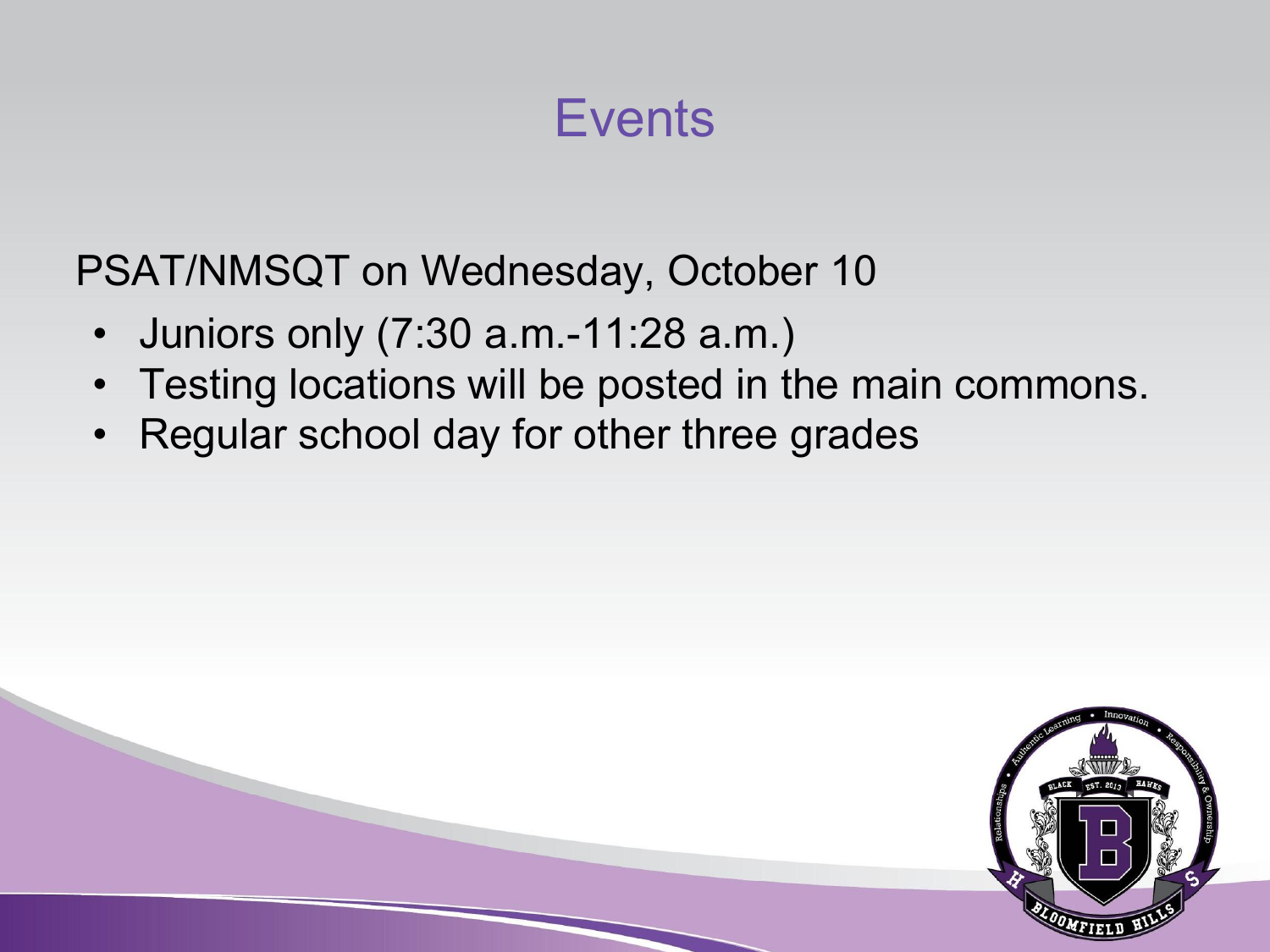## 11/12 Design Project

#### 5 Design Considerations

- 1. Does the program contain elements of student voice and choice?
- 2. Does the program build life skills needed for success in school and career?
- 3. Does the program connect to the real world and have authentic experiences?
- 4. Does the program have some connection to the community?
- 5. Does the program have clear expectations and guidelines?

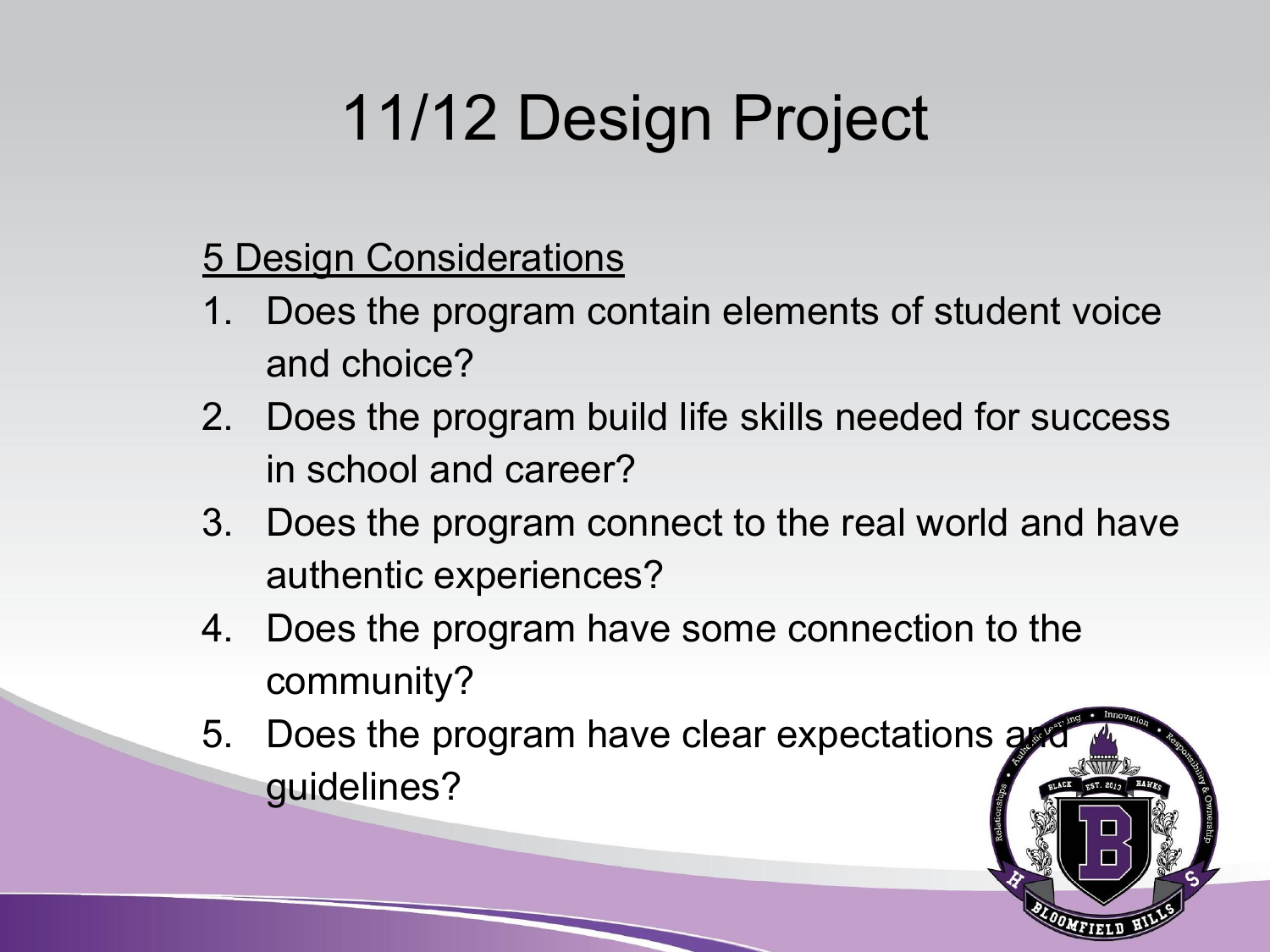### MENTAL HEALTH DISCUSSION